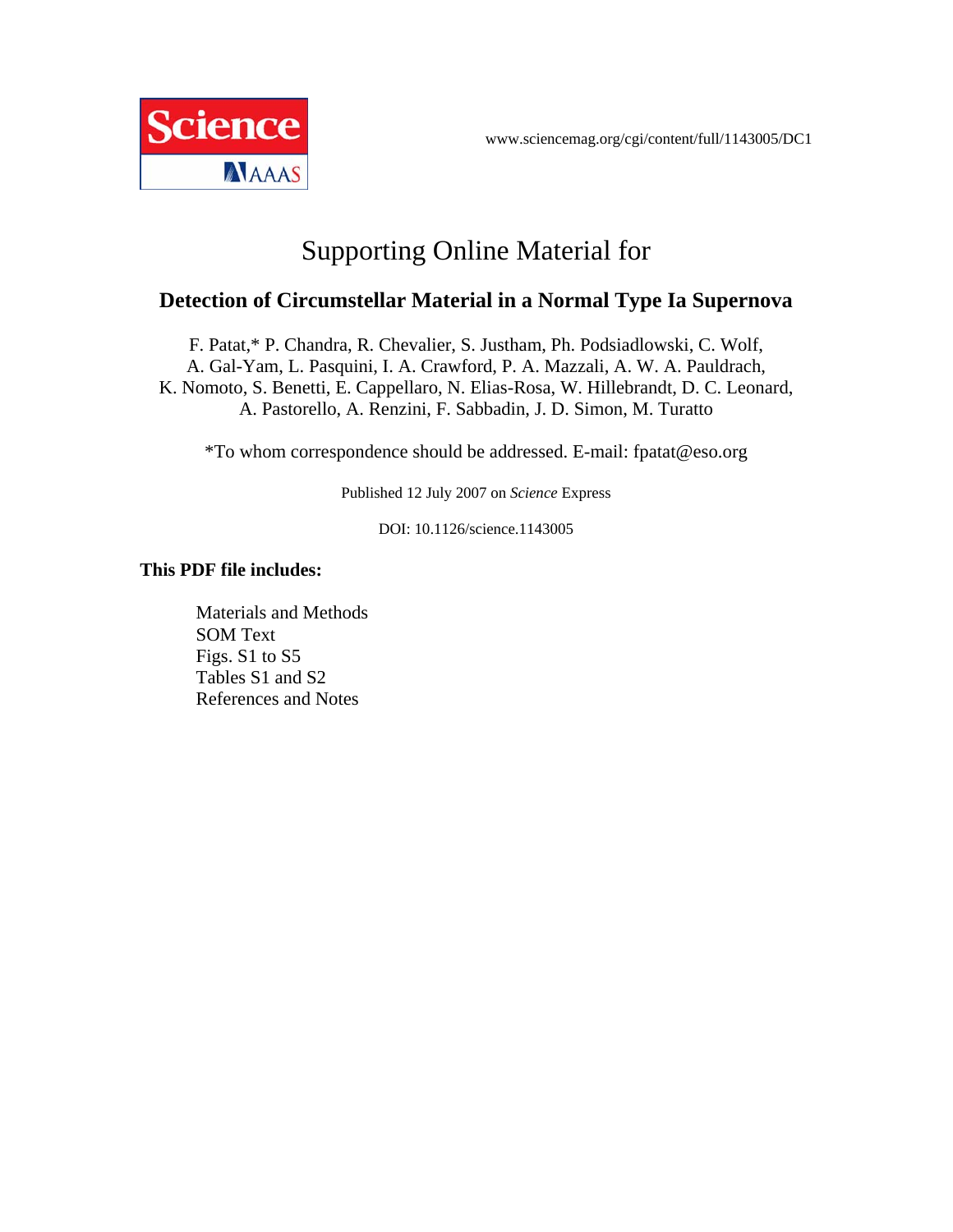### **Supporting Online Material**

#### **S1. Materials and Methods**

We have observed SN 2006X on 5 epochs spanning about 4 months (Table S1). High resolution spectra were obtained with the European Southern Observatory's (ESO) Very large Telescope (VLT) on Cerro Paranal (Chile), equipped with the Ultraviolet and Visual Echelle Spectrograph (UVES) *(S1)*, and with the Keck I Telescope equipped with the High Resolution Echelle Spectrometer (HIRES) *(S2)*. For UVES we have used the 390+580 setting, which covers simultaneously three wavelength ranges  $(3290-4500\text{\AA}, 4780-5740\text{\AA})$  and  $5830-6800\text{\AA})$ , with a full width half maximum (FWHM) resolution of 7 km  $s^{-1}$ . In the case of HIRES, we have used a setting optimized for the NaI D region, that covers the wavelength range 3900-8350Å with a FWHM resolution of 6.8 km  $s^{-1}$ . UVES data have been reduced using the UVES Data Reduction Pipeline *(S3)*, while HIRES data have been processed using standard procedures for Echelle spectra. Wavelength calibration has been achieved using Thorium-Argon lamps. The final RMS accuracy is about 0.15 km  $s^{-1}$ . The wavelength scale was corrected to the rest-frame adopting a host galaxy recession velocity of 1571 km  $s^{-1}$  (S4). To compensate for the Earth's motion, a heliocentric velocity correction has been applied to the data (Table S1). The effect of atmospheric lines has been checked using a spectroscopically featureless bright star (HR 3239) observed with the same instrumental setup as for the science data. The spectral region of interest turns out to be essentially free of telluric features. Therefore, the broad absorption visible starting with day +61 and reaching  $v_h \sim -70$  km s<sup>-1</sup> is real and not affected by atmospheric lines. Na I column densities have been estimated fitting Voigt line profiles with VPFIT *(S5)*. Finally, epochs have been computed from  $B$  maximum light, which took place on February 20, 2006 *(S6)*.

In order to set upper limits to H $\alpha$  and He I 5876Å luminosities (Table S2), the UVES spectra have been calibrated by means of a reference response function. Since the observations have been obtained under sky transparency conditions that ranged from clear/photometric (epochs  $-2$ ,  $+14$ , and  $+121$ ) to thin cirrus ( $+61$ ), taking into account the high instrument stability, the expected flux calibration accuracy is of the order of 20-30%. To the best of our knowledge, the upper limits on H $\alpha$  and He I 5876Å presented here are the latest ever published. The signal-tonoise ratio on the continuum in the Na I D lines region ranges from  $\sim$ 70 (day  $-2$ ) to  $\sim$ 20 (day +121). No SN Ia was ever observed at these spectral resolutions more than four months after the explosion.

To confirm the low mass of CSM estimated from the Na I observations, we have observed SN 2006X with the Very Large Array *(S8)*, in the C configuration, at 6 cm (4.8 GHz) on November 17 and at 3.6 cm (8.4 GHz) on November 20, 2006, corresponding to  $+270$  and  $+273$  days after B maximum light, respectively. The SN was not detected at both wavelengths, and the 2 SD limits are 0.07 mJy and 0.09 mJy for the two bands respectively *(S9)*, which are comparable to the best limits available so far *(S10)*. At the epoch sampled by our observations, the SN ejecta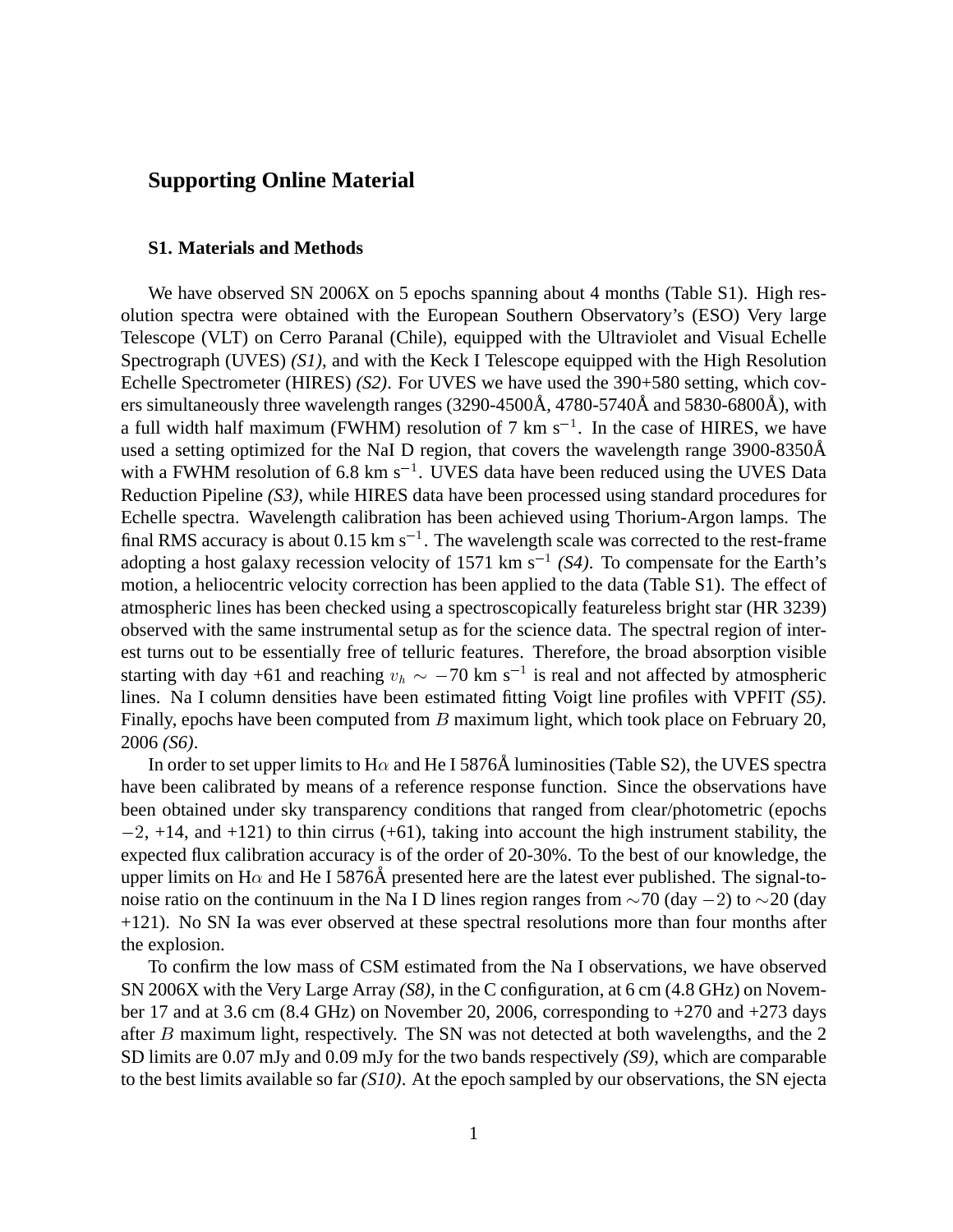have reached a distance of  $\sim 10^{17}$  cm from the explosion site. Our upper limits on the radio flux constrain the corresponding CSM mass to be smaller than a few  $10^{-3}$  solar masses (M<sub>o</sub>), which is fully consistent with the estimates deduced from the observed Na I absorptions. Very similar upper limits have been set for standard SN Ia events like SN 1981B, 1989M, 1998bu and 1992A *(S10)*.

From the low resolution spectroscopic data that we have obtained in parallel to the high resolution data set discussed in this paper, we confirm the results of the early classification spectroscopy (S11). SN 2006X appears to be a normal Ia, very similar to SN 2002bo *(S12)*, with somewhat higher photospheric velocities. The derivation of photometric parameters is hindered by a rather strong reddening  $(E(B - V) > 1.1)$  and an anomalous extinction law  $(R_V < 2)$ . However, the decline rate, the light and color curve shapes and the absolute magnitude are within the range of normal Type Ia SNe *(S6)*.

#### **S2. The interstellar material**

The apparent position of SN 2006X is very close to a spiral arm of NGC 4321, which is inclined by 28 degrees with respect to the line of sight *(S13)*. Due to the relatively high extinction *(S11)*, the SN most likely exploded within or behind the disk of the host galaxy. Moreover, the SN is projected onto the receding side of the galaxy, and the component of the rotation velocity along the line of sight at the apparent SN location is about 75 km  $s^{-1}$  (S4, S13), which coincides with the strongly saturated Na I D component (Fig. S1). This suggests rather unequivocally that the time-invariant, very deep absorptions arise within the disk of NGC 4321. The equivalent widths of the Na I D lines, measured in the first epoch spectrum, are  $670\pm5$  and 625 $\pm$ 4 mÅ for the D<sub>2</sub> and D<sub>1</sub> components respectively. The implied total Na I column density, estimated fitting multiple Voigt line profiles with VPFIT *(S5)*, is as large as  $log N \sim 14.3$ . For a Milky Way-like dust mixture this would turn into a color excess  $E_{B-V} \sim 1.1$  *(S14)*. Moreover, the CN lines clearly visible in our first two spectra at  $v_h = 73.6 \pm 1.0$  km s<sup>-1</sup> (weighted average of the two epochs) have an unprecedented depth (see also ref. *S15)*. On the first epoch spectrum the equivalent widths for the three lines are:  $EW[R(0)]=91\pm2, EW[R(1)]=60\pm3$ and  $EW[P(1)]=42\pm3$  mÅ that, after correcting for saturation effects, correspond to column densities of  $log[N_{R(0)}]=14.0\pm0.1$ ,  $log[N_{R(1)}]=13.6\pm0.1$  and  $log[N_{R(1)}]=13.6\pm0.1$  respectively. Stars having comparable column densities in our own Galaxy are known to have color excesses larger than  $E_{B-V} = 1$  *(S16)*. Applying the usual curve of growth method *(S16)*, an excitation temperature of  $3.0 \pm 0.2$  <sup>o</sup>K is derived for this cloud.

A closer inspection of Fig. S1 shows that the deep Na I and Ca II absorptions are not due to a single cloud. In fact the Ca II H line, which is less affected by saturation, clearly displays at least two components that differ in velocity by  $\sim 10$  km s<sup>-1</sup>. On the contrary, the CN lines appear as single, unresolved features (the velocity dispersion parameter is  $b \sim 2.3$  km s<sup>-1</sup>), indicating that this molecular absorption arises within an inner subset (as seen along the line of sight) of multiple clouds that most likely contribute to the strong Na I and Ca II absorptions.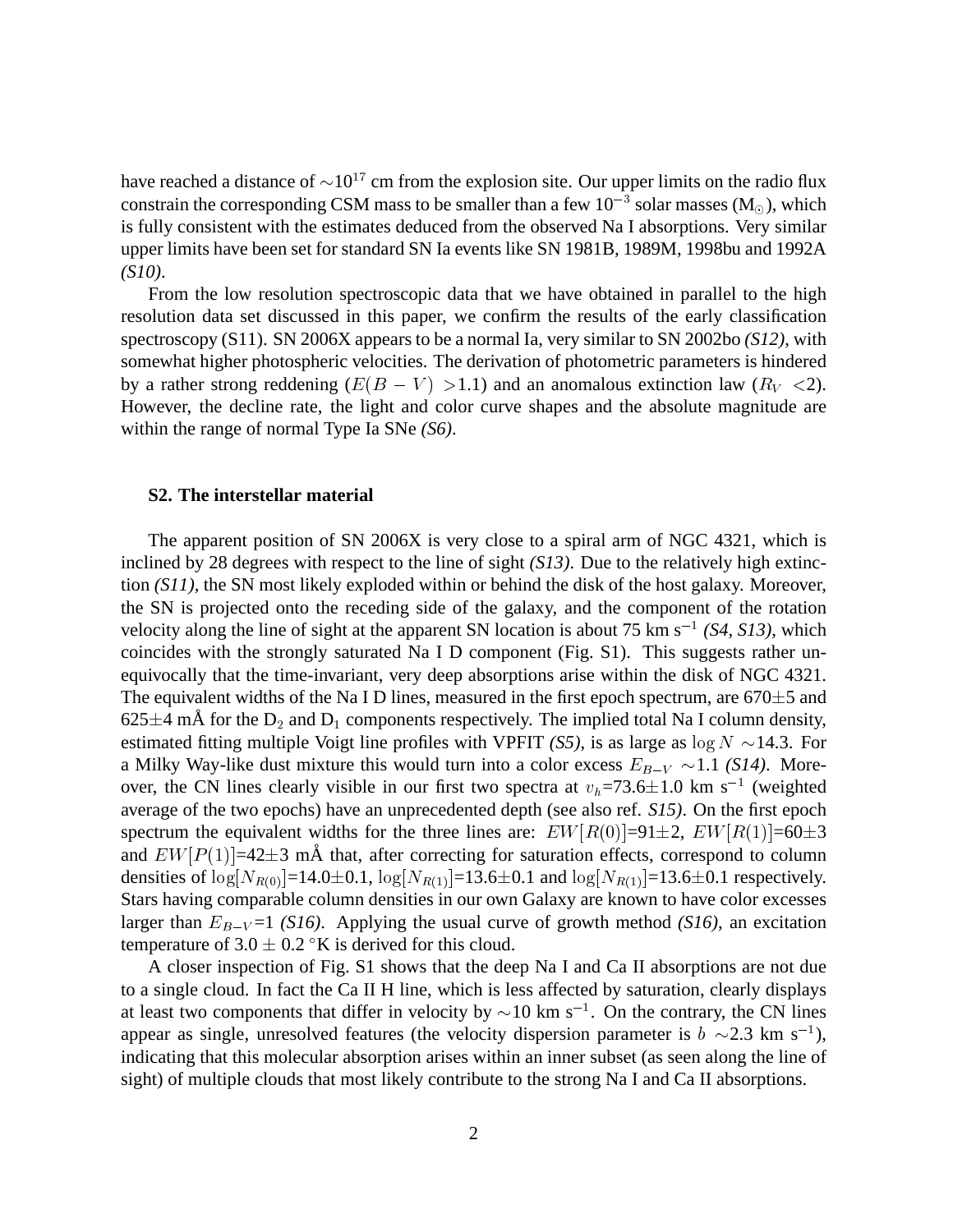The peculiarity of the interstellar material is indicated also by the unusual wavelength dependency of the continuum linear polarization shown by SN 2006X. This is in fact significantly different from that typically observed in extinguished stars within our own Galaxy *(S18)*.

The presence of strongly saturated Na ID interstellar components could in principle mask the existence of weaker features, which happen to fall in the same velocity range but arise in a completely different region. Therefore, the presence of an absorption feature at the typical velocity of a RG wind  $(10 \text{ km s}^{-1})$  cannot be ruled out. Only the study of non-extinguished objects, i.e. free of strong interstellar absorptions, will allow us to detect slow moving material in the surroundings of Type Ia SNe.

#### **S3. Lack of evolution in Ca II H&K lines**

The NaI D evolution is very clearly displayed by both  $D_1$  and  $D_2$  lines, which show practically identical profiles at all epochs (Fig. S2). Slight saturation effects are visible in the most intense components of the  $D_2$  line.

The behavior of the Ca II H  $& K$  lines is radically different from that of the Na I D lines. On the first epoch (day  $-2$ ), the profiles of Na I D<sub>2</sub> and Ca II K show very similar intensity and velocity profiles (Fig. S3). In particular, components A and B can be easily identified. The differences become dramatic at the second epoch (day  $+14$ ), when Ca II K remains practically unchanged while Na I  $D_2$  develops deep absorptions for components B, C and D. The signalto-noise ratio in the Ca II region is lower, but a variation similar to that taking place for the Na I lines would have been definitely detected, at least for components B, C and D. Due to the SN fading and its spectral evolution, the continuum in the Ca II H&K region becomes very weak as time goes by, making the detection of the K line more and more difficult. Even heavily binning our third epoch data  $(\text{day } +61)$ , the signal-to-noise ratio achieved on the resulting profile is not sufficient to draw any firm conclusion (Fig. S3). At later epochs, due to the very low SN continuum, the H&K lines could not be detected.

Geometric effects related to the fast expansion of the radiation ring and the consequent change in the covering factor coupled to the patchy structure of the intervening absorbing clouds, have been advocated to explain the time variability claimed for some Gamma Ray Bursts (GRB) *(S19, S20)*. What emerges from this analysis is that a Ca II H&K evolution at the level seen in the Na I D lines can be definitely excluded. In turn, this rules out transverse motions or line-of-sight effects as responsibles for the evolution observed in SN 2006X.

#### **S4. The location of the absorbing material in SN 2006X**

After sodium is ionized by the SN radiation field, which drops quickly after maximum light *(S21)*, it starts recombining with a time scale  $\tau_r$  which depends on the electron number density  $n_e$  and the radiative recombination coefficient  $\beta$ :  $\tau_r = (n_e \beta)^{-1}$ . Given the time scale of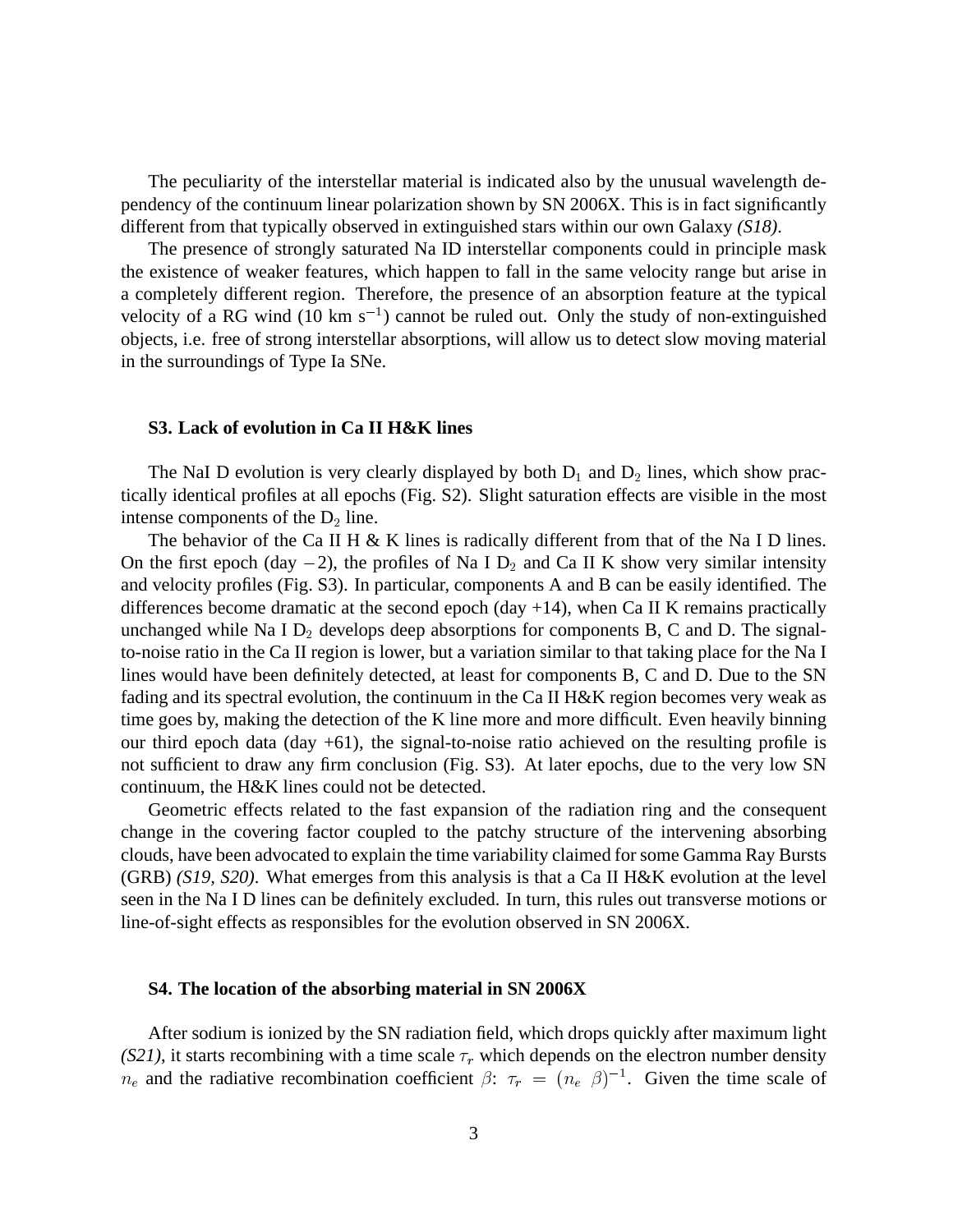the observed changes in the NaID features, we estimate  $\tau_r \sim 10$  days, which implies  $n_e \sim 10^5$ cm<sup>-3</sup> for  $\beta \simeq 5 \times 10^{-12}$  cm<sup>3</sup> s<sup>-1</sup> (S22). Such an high electron density can only come from partial ionization of hydrogen. Therefore, the maximum distance for the gas where the time-variable NaI features arise is dictated by the ability of the SN to ionize hydrogen, i.e. by the flux  $S_{UV}$  of photons at wavelengths shorter than 912Å, times the duration  $\Delta t_{SN}$  of the UV emitting phase.

An upper limit to the number of hydrogen atoms that are ionized is therefore given by the total number of ionizing photons,  $S_{UV}\Delta t_{SN}$ , which in turn must be equal to  $V_H n_e$ , with  $V_H$ being the volume of the layer responsible for the varying absorption. Thus, an upper limit to this volume is given by:

$$
V_H \le \frac{S_{UV}\Delta t_{SN}}{n_e}.\tag{S1}
$$

Assuming that the absorbing material is confined within a thin shell of thickness  $\Delta r$  (with  $\Delta r \ll r_H$ ), the maximum radius of such a shell is:

$$
r_H \le \left[\frac{S_{UV} \Delta t_{SN}}{4\pi n_e \Delta r/r}\right]^{1/3}.
$$
 (S2)

Using  $S_{UV} = 4.4 \times 10^{44}$  photons s<sup>-1</sup>, the value derived from the synthetic spectrum at maximum light *(S23)*, and a light curve width of  $\Delta t_{SN} = 20$  days, one gets  $r_H \leq 4 \times 10^{15}$  cm for  $n_e$ =10<sup>5</sup> and  $\Delta r/r$ =0.01. The largest uncertainty in estimating  $r_H$  comes from the total fluence of ionizing photons  $(S_{UV} \Delta t_{SN})$ . In fact, the synthetic spectrum we have used is a best fit to an HST spectrum of SN 1992A extending down to about 1600Å and obtained 6 days past maximum light and *(S24)*, i.e. when the UV flux has significantly dropped *(S21)*. Nevertheless, thanks to the cubic root dependency on it, even a  $10<sup>3</sup>$  times higher fluence would result in an upper limit of  $\sim 5 \times 10^{16}$  cm. This clearly demonstrates that the material responsible for the time-variable features is confined well within the circum-stellar domain.

This creates a very marked distinction between Type Ia SNe and GRBs, for some of which time-dependent UV absorption features have been claimed *(S19, S20, S25)*. In fact, GRBs and their early after-glows have a very strong X-ray/UV radiation field, so that all possible circumstellar gas is completely ionized. For instance, GRB 021004 was shown to be able to completely ionize the interstellar material out to about 100 pc ( $\sim$ 3 $\times$ 10<sup>20</sup> cm) *(S19)*, while for GRB 060418 the ionization was found to reach  $\sim$ 1.7 kpc ( $\sim$ 5 $\times$ 10<sup>21</sup> cm) *(S25)*.

As far as calcium is concerned, we note that the flux of photons capable of ionizing Ca II computed from the synthetic spectrum *(S23)* is  $\sim$ 3.5 $\times$ 10<sup>46</sup> photons s<sup>-1</sup>. This is more than four orders of magnitude smaller than the corresponding Na I ionizing flux. As a consequence, the ionization fraction of Ca II is significantly smaller and hence, as it recombines, no detectable effect on the depth of Ca II H&K lines is expected, as shown by the observations (see S3 and Fig. S3). The same mechanism has been proposed to explain the inter-stellar line variability observed in galactic stars which, due to the much lower densities, take place on timescales of years to decades *(S26)*.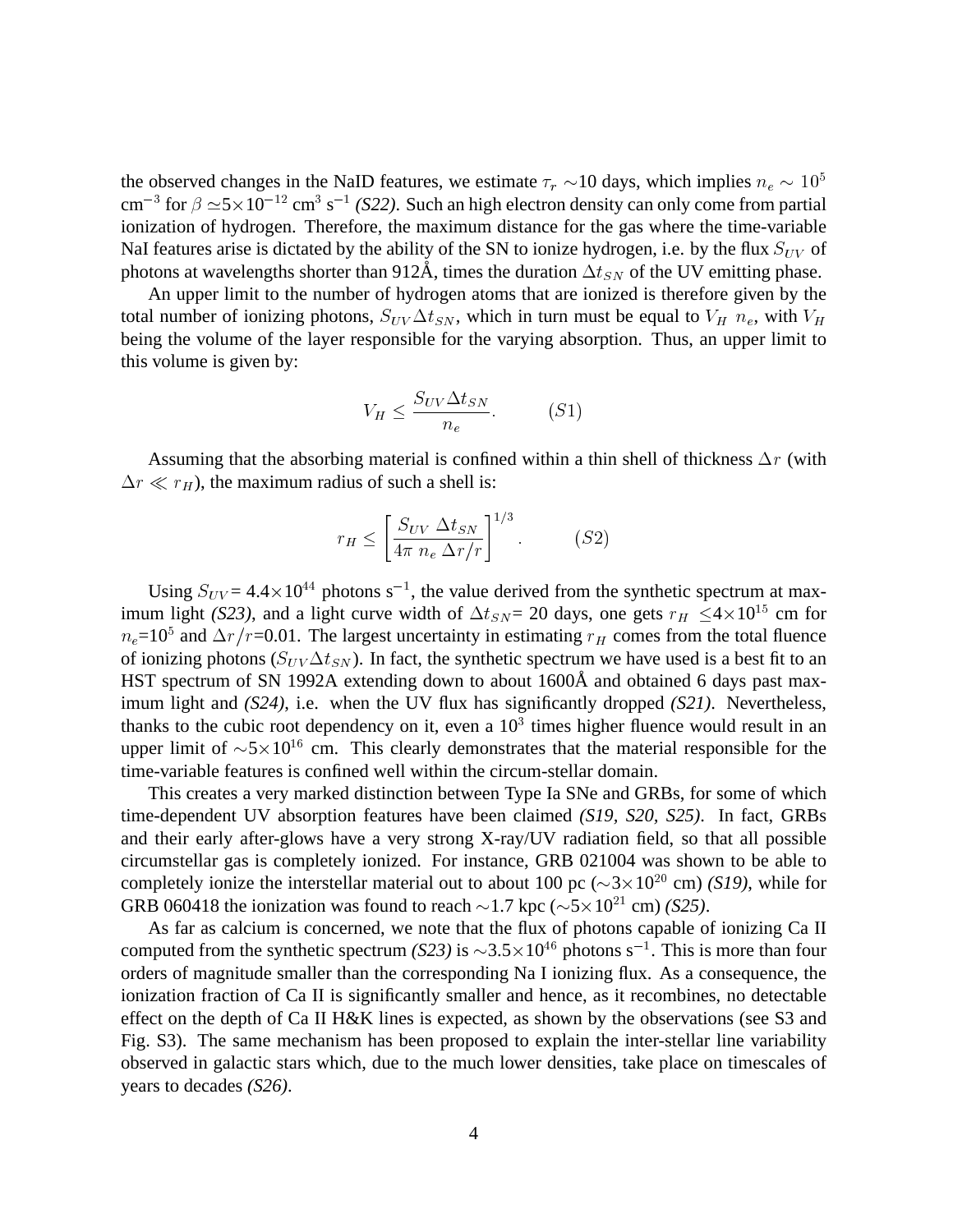An alternative explanation for the presence of expanding shells in the immediate surroundings of SN 2006X is that they have been lost by a nearby star, physically not related to the progenitor system but close enough to be influenced by the SN radiation field. In fact, shells expanding with velocities up to several tens of  $km s^{-1}$  are known to be present, for instance, around many galactic OB associations *(S26)*. Since the material has to be relatively close to the SN in order to be influenced by its UV radiation, this alternative scenario requires that the SN exploded within a cluster or a star association.

In order to study the immediate surroundings of the explosion site, we have used a deep preexplosion image obtained with the ESO-VLT FOcal Reducer and low dispersion Spectrograph (FORS1), *(S28)*. Observations were performed on May 12, 1999 in the R passband *(S28)*, with an exposure time of 600 seconds and a seeing of 0.8 arcsec (FWHM), corresponding to a limiting magnitude  $R \sim 24.0$  (5 SD level) at the SN location (Fig. S4, left panel). To better characterize the SN environment, we have searched the Hubble Space Telescope Archive for high resolution imaging. The only suitable data we could find were obtained with the Advanced Camera for Surveys (ACS), *(S29)* on May 21, 2006 *(S30)* in high resolution mode (0.027 arcsec  $pixel^{-1}$ ) with the F435W (1480 seconds), F555W and F775W (1080 seconds) filters. In order to increase the signal-to-noise ratio, the three images have been registered and stacked (Fig. S4, right panel). The resulting image reveals a wealth of resolved objects, which can be identified as red, blue super-giants, groups of O stars and OB associations, with typical sizes of  $\sim$ 100 pc. All such associations and stellar groups (like those marked with labels A and B on the ACS image) are clearly detected in the deep FORS1 image, which shows also some of the brightest single stars.

Unfortunately, the ACS image was obtained after the explosion, when the SN was still bright, and hence it is not possible to directly inspect the SN surroundings. Nevertheless, the presence of groups like that marked with A in Fig. S4 can be excluded. This is confirmed by the deep FORS1 pre-explosion image, which does not show any trace of stellar associations (like A) or even more compact groups (like B) at the SN location. This makes the presence of an isolated star losing material in the immediate vicinity of the SN progenitor system very unlikely.

#### **S5. Evidences of blue-shifted Na I absorption lines in other SNe Ia**

Due to the large required exposure times, high resolution spectroscopy of SN Ia is rather rare. Additionally, since the main aim of those investigations was the study of the supposedly time-invariant inter-stellar medium, data were usually obtained on one single epoch around maximum light *(S31, S32)*. Only in recent times, with the advent of 8-10m class telescopes, multi-epoch high resolution spectroscopy has been performed, with the aim of detecting possible emission lines produced by the SN ejecta-CSM interaction *(S33, S34)*. Nevertheless, due to the underlying scientific driver of these projects, observations were carried out during the preand near-maximum phase, when the Na I D features are at their minimum intensity in SN 2006X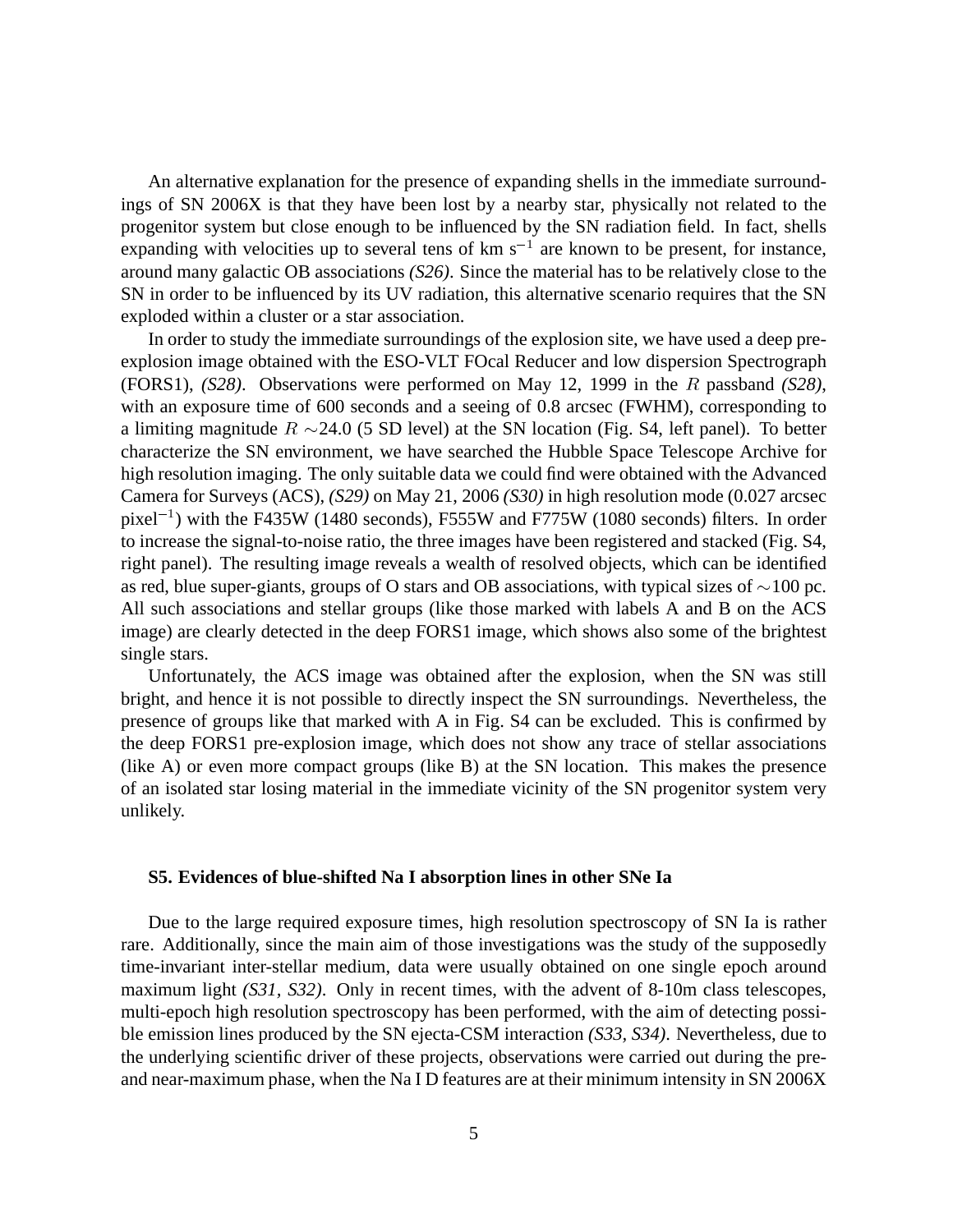(Fig. S1). For example, the spectra of SN 2001el, observed some days before maximum light, do not show any clear signs of Na I D blue components. Interestingly, they do show at least two blue components in the Ca II H profile at  $\sim -18$  and  $-34$  km s<sup>-1</sup> with respect to the deep Na I D absorption *(S33)*.

In the course of our long term nearby SN monitoring, we had the chance to obtain high resolution spectroscopy of two SN Ia, namely SN 1991T *(S35)* and SN 1998es *(S36)*. Both spectra are unpublished. SN 1991T was observed on Jun 08, 1991 (day +40) with the ESO 1.4m Coude Auxiliary Telescope (CAT) equipped with the Coude Echelle Spectrograph (S37), while the spectrum of SN 1998es was obtained on Nov 24, 1998 (day  $-1$ ) with the ESO 1.5m telescope equipped with the Fiber-fed Extended Range Optical Spectrograph *(S38)*. The Na I D line profiles of these two objects are remarkably similar to that of SN 2006X (Fig. S5). Besides a strong absorption, which is most likely generated within the disk of the host galaxy, some blue components are clearly visible.

To the best of our knowledge, the only other SN for which a data set somewhat similar to that of SN 2006X has been obtained is the core-collapse, Type IIn SN 1998S *(S39)*. High resolution spectroscopy of this object has revealed a number of Na I D components within the host galaxy, the bluest of which ( $v_h \sim -100$  km s<sup>-1</sup>) deepened significantly during the 19 days spanned by the two epochs available, implying a Na I column density increase of about 1 dex. This fact, together with the detection of time-evolving narrow H and He P-Cyg profiles at the same Na I velocity, was interpreted as a signature of the outflows from the super-giant progenitor of SN 1998S, arising in a dense shell, expanding at about 50 km s<sup>-1</sup> (S39, S40).

#### **S6. The CSM structure around SN 2006X: swept-up nova shells?**

A possible interpretation of the distinct features in the CSM is that they arise in the remnant shells of successive novae *(S41)*. The recurrent ejection of a few  $10^{-7}$  M<sub>o</sub> of H at velocities of  $\sim$ 4000 km s<sup>-1</sup> can create dense shells in the slow moving material released by the companion, evacuating significant volumes around the progenitor system *(S42)*. This explanation requires that the high-velocity nova ejecta have, by sweeping up the stellar wind of the donor star, been slowed down to speeds several times lower than the asymptotic shell velocities seen, for instance, in RS Ophiuchi, i.e.  $\sim 300 \text{ km s}^{-1}$  (S43, S44). For SN 2006X, if we assume that the observed shells have all been swept up in the energy-conserving phase *(S45)*, and if we take an upper limit of the wind-mass loss rate from the companion,  $\ddot{M}_{wind}$ , as  $10^{-7} M_{\odot}$  yr<sup>-1</sup> from the radio observations, we obtain an upper limit on the mass ejected in each nova outburst:

$$
M_{\text{nova}} < 2 \times 10^{-8} \, M_{\odot} \frac{\dot{M}_{\text{wind}}}{10^{-7} \, M_{\odot} \, \text{yr}^{-1}} \left(\frac{V_{\text{shell}}}{75 \, \text{km s}^{-1}}\right)^2 \, \left(\frac{V_{\text{nova}}}{1000 \, \text{km s}^{-1}}\right)^{-2} \frac{\Delta t_{\text{nova}}}{10 \, \text{yr}}, \tag{S3}
$$

where M and V refer to mass and velocity, and the subscripts nova and shell refer to the mass ejected in each nova outburst and the shell formed as the nova ejecta sweep up the wind, whilst  $\Delta t_{\text{nova}}$  represents the nova recurrence time.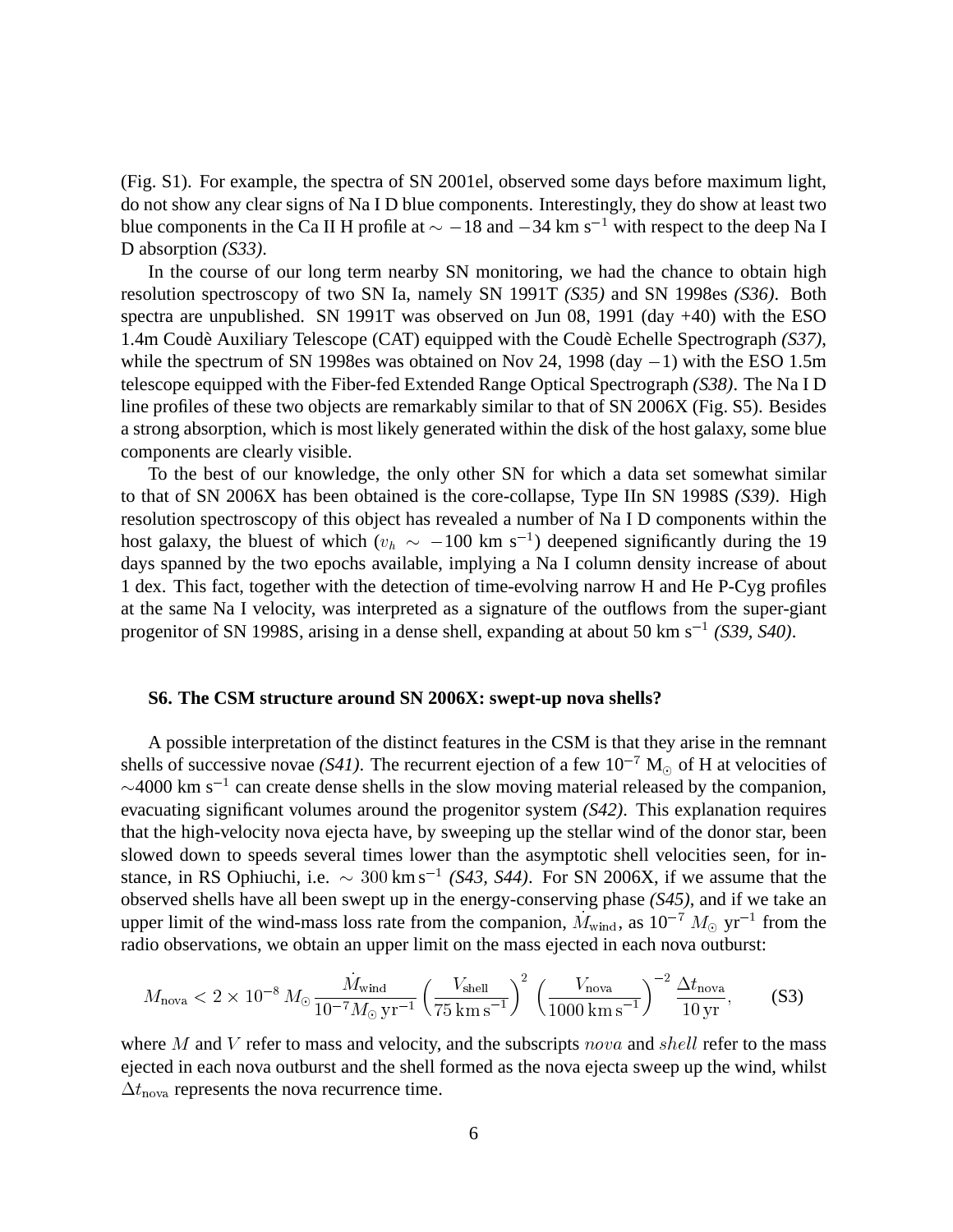Although this value is around an order of magnitude smaller than might be expected from recent nova calculations, we note that the ejecta mass is a steeply decreasing quantity as the white dwarf approaches explosion *(S41, S46)*. In addition, the estimate above assumes that the wind from the companion is spherically symmetric. If the wind is concentrated towards the orbital plane, and if we are observing the shell structure close to the orbital plane, the shells in our lineof-sight would be slowed down more than in the spherically symmetric case. The discrepancy would be further reduced if the nova shell is mainly slowed down in the momentum-conserving phase rather than the energy-conserving phase, which is made more likely in this asymmetric case where the mass is concentrated in the orbital plane. Exactly such an axisymmetric geometry and rapid deceleration is suggested by recent observations of RS Oph *(S47)*.

Indeed, the fact that there is neutral Na around the progenitor of SN 2006X requires cool material and suggests that the shell must have cooled down sufficiently and be in the momentumconserving phase.

If the recurrent nova interpretation requires an aspherical geometry, then this implies that the apparent shell structure with the velocities we have observed would only be seen in SNe Ia which are observed close to the orbital plane of the system. This may be a useful future discriminant for this model. We also suggest that this interpretation is made more satisfying if the loss of the strong Na line at  $\sim$  40 km s<sup>-1</sup> (components C and D in Fig. 2) is due to the interaction of the supernova ejecta with that nova shell, as that places a useful scale on the distance of the shell from the supernova. As a typical SN velocity of  $\sim 10^4$  km s<sup>-1</sup> is some 250 times faster than the shell, the interaction after 1 month corresponds to a recurrence time of  $\sim$ 25 yr, which is a plausible value. The actual recurrence time could well be less, as that shell is not guaranteed to be the innermost shell, merely the innermost visible one.

As a check on the consistency of this model, we can combine our inferred electron density of  $n_e \sim 10^5$  cm<sup>-3</sup> with the dimensions of the nova shell to produce an estimate of the mass of the shell:

$$
\left(\frac{M_{\rm shell}}{M_{\odot}}\right) \sim 1.0 \times 10^{-7} \left(\frac{0.1}{X}\right) \left(\frac{\Delta r}{10^{13} \text{ cm}}\right) \left(\frac{n_{\rm e}}{10^5 \text{ cm}^{-3}}\right) \left(\frac{r_{\rm shell}}{10^{15} \text{ cm}}\right)^2, \tag{S4}
$$

where, somewhat arbitrarily, we have taken a shell thickness  $(\Delta r)$  that is  $\sim 1\%$  of the radius of the shell. Our greatest uncertainty is probably contained within the ionisation fraction  $X$ , which is needed to obtain the mass per free electron, though the quadratic dependence on  $r_{shell}$ alone leads to considerable uncertainty in the estimate of  $M_{shell}$ . Note that we have assumed the shell is spherical; a wind concentrated in the equatorial plane may be  $\sim 10$  times less massive.

If we assume that the mass in the shell is dominated by mass swept up from the wind (i.e.  $M_{wind} \gg M_{nova}$ ) and then take the shell radius to be the product of the recurrence time and shell velocity we can write:

$$
\left(\frac{\dot{M}_{\text{wind}}}{M_{\odot}/\text{yr}}\right) \sim 2.5 \times 10^{-8} \left(\frac{0.1}{X}\right) \left(\frac{\Delta r}{10^{13} \text{ cm}}\right) \left(\frac{n_{\text{e}}}{10^5 \text{ cm}^{-3}}\right) \left(\frac{v_{\text{shell}}}{50 \text{ km/s}}\right)^2 \left(\frac{\Delta t_{\text{nova}}}{10 \text{ yr}}\right), (S5)
$$

The wind loss rate derived in this way is consistent with our expectation in Equation S3.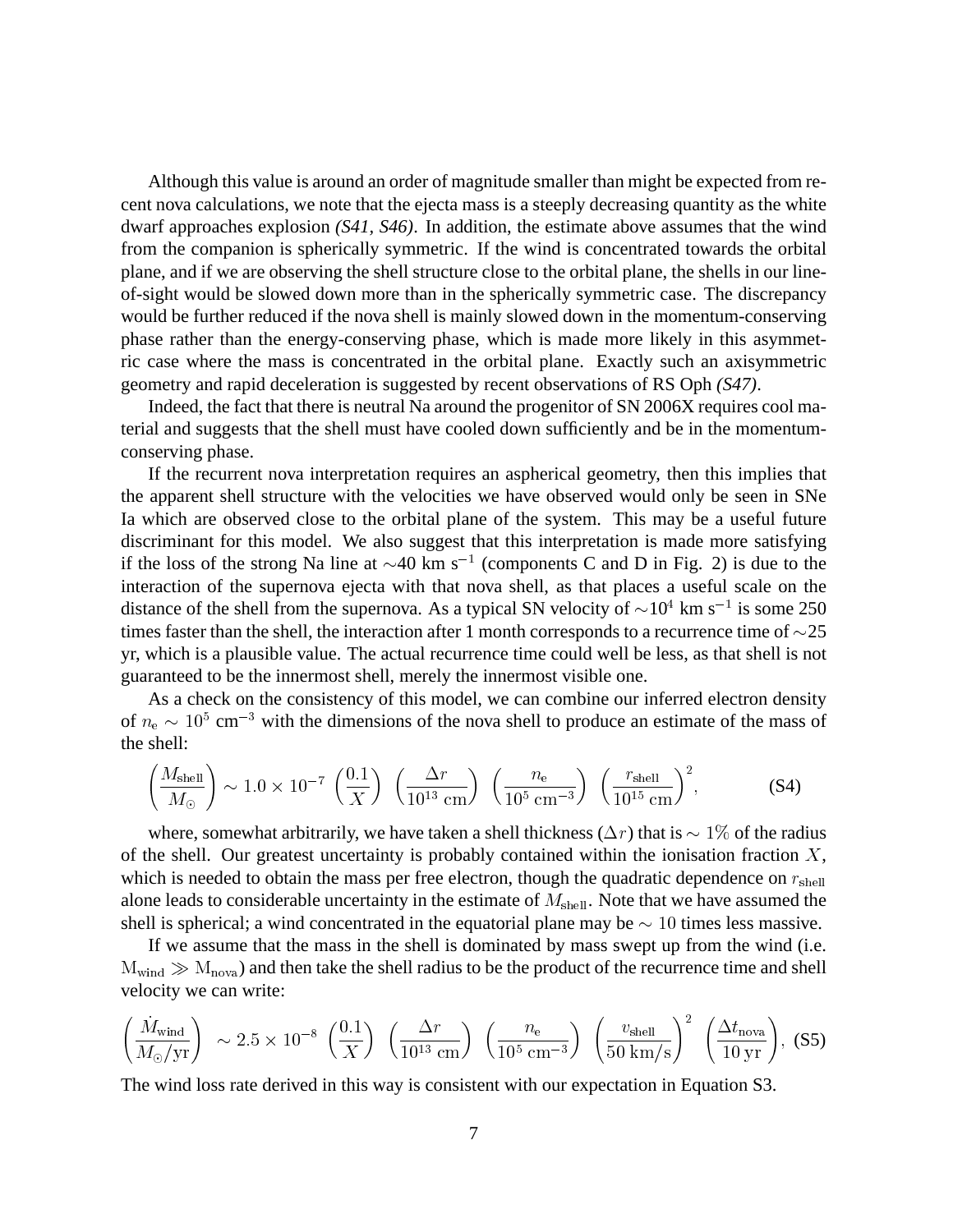| UT Date | Phase  |                   |           | Instrument/Telescope Total Integration Time Heliocentric Correction |
|---------|--------|-------------------|-----------|---------------------------------------------------------------------|
| (2006)  | (days) |                   | (seconds) | $(km s^{-1})$                                                       |
| 18/02   | $-2$   | UVES/VLT          | 4175      | $+14.6$                                                             |
| 06/03   | $+14$  | <b>UVES/VLT</b>   | 8940      | $+7.2$                                                              |
| 22/04   | $+61$  | <b>UVES/VLT</b>   | 15025     | $-15.4$                                                             |
| 06/06   | $+105$ | <b>HIRES/KECK</b> | 3600      | $+5.0$                                                              |
| 25/06   | $+121$ | <b>UVES/VLT</b>   | 15025     | $-28.0$                                                             |

Table S1: High resolution spectroscopic observations of SN 2006X. Phase refers to B-band maximum light, attained on February 20, 2006 *(S6)*

| Phase  | $H\alpha$         |                        |  | He I 5876             |                        |  |
|--------|-------------------|------------------------|--|-----------------------|------------------------|--|
|        | $7 \rm km s^{-1}$ | $50 \text{ km s}^{-1}$ |  | $7 \rm \ km \ s^{-1}$ | $50 \text{ km s}^{-1}$ |  |
| $-2$   | 2.2.              | 16.0                   |  | 2.4                   | 17.0                   |  |
| $+14$  | 1.1               | 8.0                    |  | 1.1                   | 7.6                    |  |
| $+61$  | 0.6               | 4.0                    |  | 0.6                   | 4.4                    |  |
| $+121$ | 0 3               | $2.2^{\circ}$          |  | $\overline{)4}$       | 2.6                    |  |

Table S2: Upper limits (3 SD) for H $\alpha$  and He I 5876Å luminosities measured on the UVES spectra. Luminosities are expressed in  $10^{37}$  erg s<sup>-1</sup> and were computed for two Gaussian line profiles with FWHM 7 km<sup> $-1$ </sup> (matching the instrumental resolution) and 50 km s<sup>-1</sup>, assuming a distance of 16.1 Mpc for NGC 4321 *(S7)*.

Figure S1: Comparison between the profiles of CN  $R(0)$ , Na I  $D_1$  and Ca II K lines for the first UVES epoch (day  $-2$ ). The vertical dashed line marks the velocity of the R(0) absorption center  $(v_h=73.6 \text{ km s}^{-1})$ .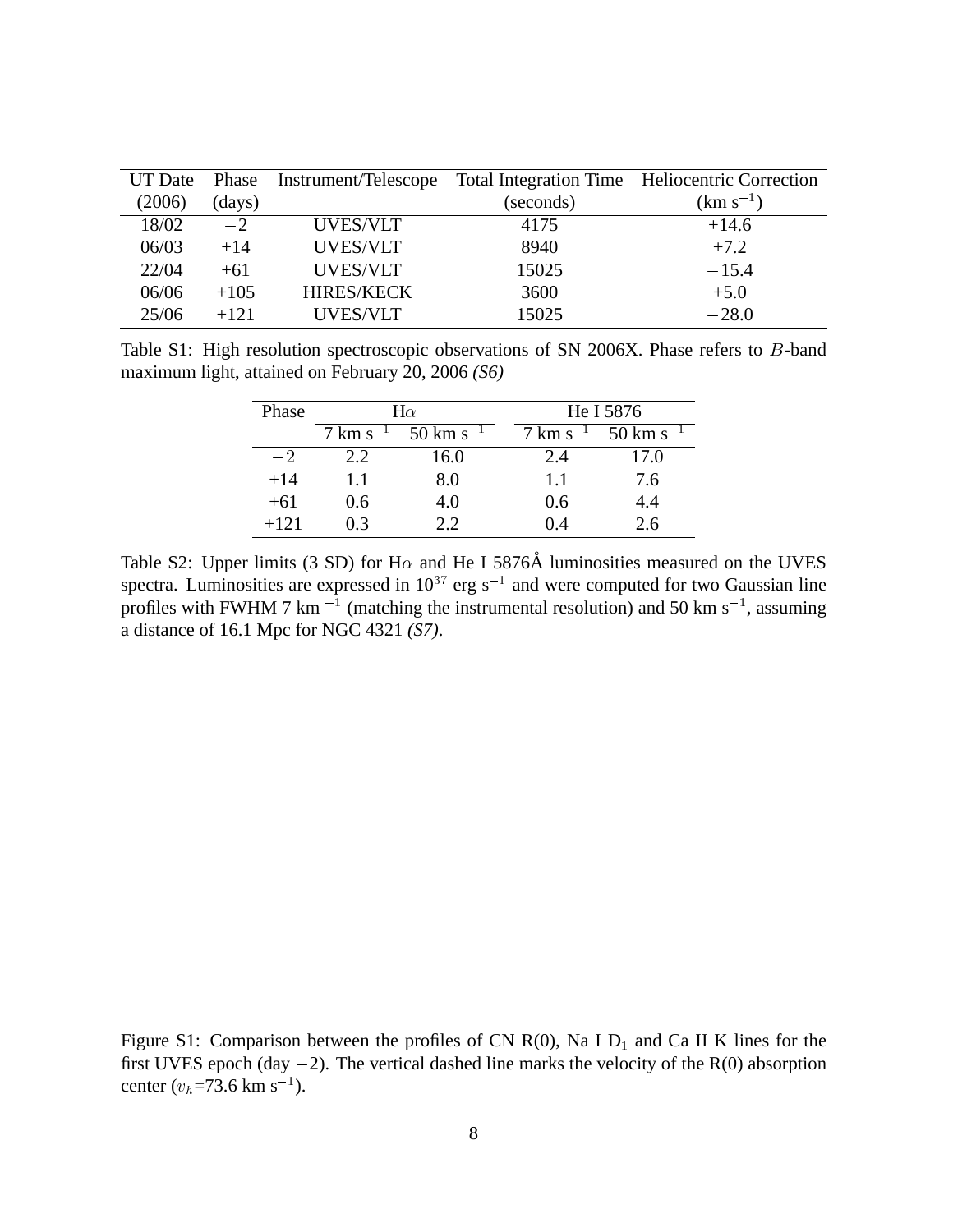Figure S2: Comparison between the NaI  $D_1$  and  $D_2$  line profiles on days  $-2$ ,  $+14$ ,  $+61$  and +121. For presentation, the intensity of the  $D_1$  line has been multiplied by 2.0, that is the  $D_2/D_1$ ratio expected from the spin orbit statistical weights of the  $\text{Na}(^{2}P_{3/2})$  and  $\text{Na}(^{2}P_{1/2})$  transitions. In each panel, the dotted curve traces the atmospheric absorption spectrum in the  $D_2$  region. In order to account for the different heliocentric corrections applied to the SN data, the telluric absorption spectrum has been shifted in velocity to match the atmospheric features visible in the SN spectra. The vertical dashed lines mark the main velocity components.

Figure S3: Comparison between the evolution of NaI  $D_2$  and Ca II K lines during the first three epochs covered by our observations. In order to increase the signal-to-noise ratio on day +61 the Ca II K data have been binned to a 0.3 Å step, corresponding to about 23 km s<sup>-1</sup>. The error bars indicate  $\pm 1$  SD level, estimated from the data within each single bin, composed by 21 original data points. In each panel, the dotted curve traces the atmospheric absorption spectrum in the  $D_2$  region.

Figure S4: The host galaxy imaged before (left, VLT-FORS1) and after (right, HST-ACS) the explosion of SN 2006X. The field of view is  $26.5 \times 22.5$  arcsec for both images. The SN position in the FORS1 image is marked by a circle. The spatial scale on the ACS images is about 2.1 pc  $pixel^{-1}$ .

Figure S5: Comparison between the Sodium  $D_2$  line profiles for three SN Ia: 1991T (upper), 1998es (middle) and 2006X (lower). For the sake of clarity, spectra have been arbitrarily shifted in the horizontal direction in order to place the center of the strongest  $D_2$  component at zero velocity.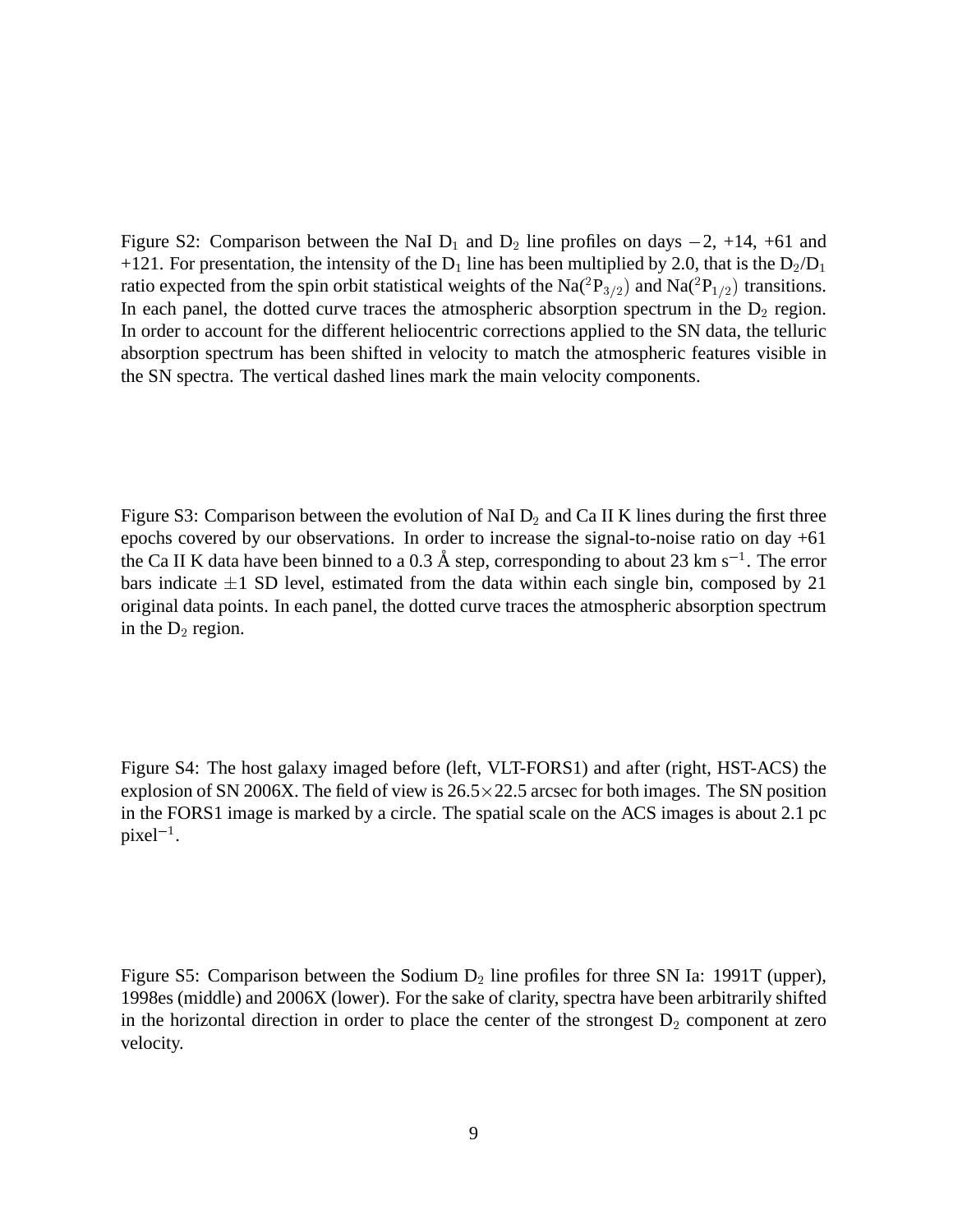#### **References**

- S1. H. Dekker *et al.*, *Proc. SPIE* **4008**, 534 (2000).
- S2. S. Vogt *et al.*, *Proc. SPIE* **2198**, 362 (1994).
- S3. P. Ballester *et al.*, *The Messenger* **101**, 31 (2000).
- S4. R.J. Rand, *Astrophys. J.* **109**, 2444 (1995).
- S5. VPFIT has been developed by R.F. Carswell and can be freely downloaded at http://www.ast.cam.ac.uk/~rfc/vpfit.html
- S6. K. Krisciunas, private communication.
- S7. L. Ferrarese *et al.*, *Astrophys. J.* **464**, 568 (1996).
- S8. The Very Large Array telescope of the National Radio Astronomy Observatory is operated by Associated Universities, Inc. under a cooperative agreement with the National Science Foundation.
- S9. P. Chandra, R. Chevalier, F. Patat, *ATel* **954** (2006).
- S10. N. Panagia *et al.*, *Astrophys. J.* **469**, 396 (2006).
- S11. R. Quimby, P. Brown, C. Gerardy, CBET **421** (2006).
- S12. S. Benetti *et al.*, *Mon. Not. R. Astron. Soc.* **348**, 261 (2004).
- S13. B. Canzian, R.J. Allen, *Astrophys. J.* **479**, 723 (1997).
- S14. L.M. Hobbs, *Astrophys. J.* **191**, 381 (1974).
- S15. J.T. Lauroesch, A.P.S. Crotts, J. Meiring, P. Kulkarni, D.E. Welty, D.G. York, CBET **421** (2006).
- S16. R.M. Crutcher, *Astrophys. J.* **288**, 604 (1985).
- S17. D.M. Meyer, M. Jura, *Astrophys. J.* **297**, 119 (1985).
- S18. L. Wang, D. Baade, F. Patat, J.C. Wheeler, *CBET* **396** (2006).
- S19. D. Lazzati, R. Perna, J. Flasher, V.V. Dwarkadas, F. Fiore, *Mon. Not. R. Astron. Soc.* **372**, 1791 (2006).
- S20. H. Hao *et al.*, *Astrophys. J.* **659**, L99 (2007)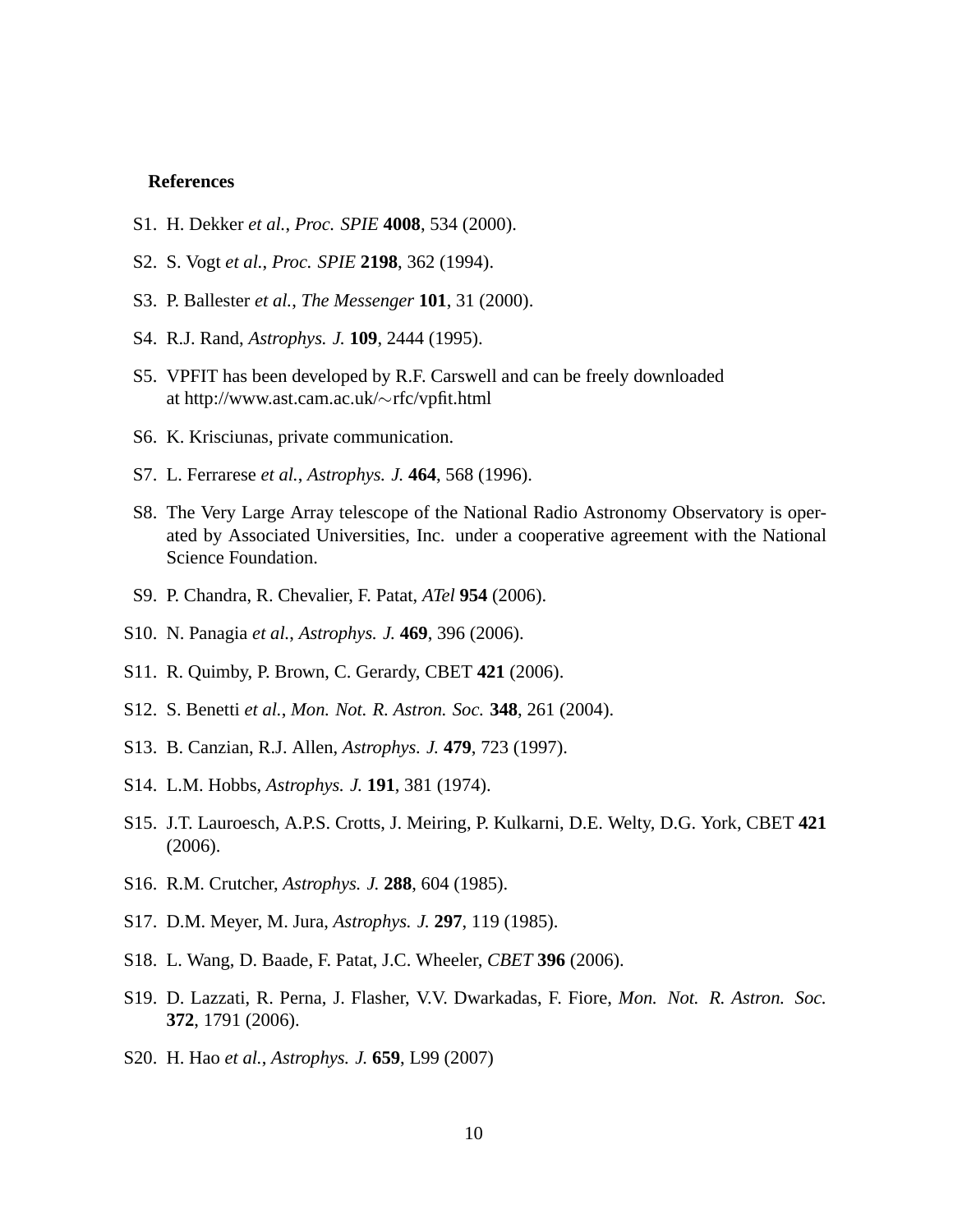- S21. N. Panagia, *Supernova 1987A: 20 Years after: Supernovae and Gamma-Ray Bursters*, S. Immler, R. McCray and K.W. Weiler, Eds. (AIP Conf. Proc., 2007), in press; preprint available online (http://arxiv.org/abs/0704.1666).
- S22. D.A. Verner, G.J. Ferland, K.T. Korista, *Astrophys. J.* **465**, 487 (1996).
- S23. W.A. Pauldrach *et al.*, *Astron. Astrophys.* **312**, 525 (1996).
- S24. R.P. Kirshner *et al.*, *Astrophys. J.* **415**, 589 (1993).
- S25. P.M. Vreeswijk *et al.*, *Astron. Astrophys.*, in press; preprint available online (http://arxiv.org/pdf/astroph/0611690).
- S26. I.A. Crawford, *Mon. Not. R. Astron. Soc.* **328**, 1115 (2001).
- S27. I. Appenzeller *et al.*, *The Messenger* **94**, 1 (1998).
- S28. Data were obtained with ESO Telescopes at the Paranal Observatory under programme ID 063.H-0650(A), P.I. B. Leibundgut.
- S29. C. Pavlovsky *et al.*, Advanced Camera for Surveys Instrument Handbook for Cycle 16, Version 7.1 (STScI, Baltimore, 2006).
- S30. Images were retrieved from the data archive at the Space Telescope Institute. STScI is operated by the association of Universities for Research in Astronomy, Inc. under the NASA contract NAS 5-26555. Data were originally obtained by A. Crotts et al.
- S31. S. D'odorico *et al.*, *Astron. Astrophys.* **215**, 21 (1989).
- S32. R.J. Cumming *et al.*, *Mon. Not. R. Astron. Soc.* **283**, 1355 (1996).
- S33. J. Sollerman *et al.*, *Astron. Astrophys.* **429**, 559 (2005).
- S34. S. Mattila *et al.*, *Astron. Astrophys.* **443**, 649 (2005).
- S35. M.M. Phillips *et al.*, *Astron. J.* **103**, 1632 (1992).
- S36. S. Jha, P. Garnavich, P. Challis, R.P. Kirshner, *IAU Circ.*, No. 7054 (1998).
- S37. D. Enard, *Proc. SPIE* **331**, 232 (1982).
- S38. A. Kaufer *et al.*, *The Messenger* **95**, 8 (1999).
- S39. D.V. Bowen, K.C. Roth, D.M. Meyer, J.C. Blades, *Astrophys. J.* **536**, 225 (2000).
- S40. A. Fassia *et al.*, *Mon. Not. R. Astron. Soc.* **325**, 907 (2001).
- S41. I. Hachisu, M. Kato, *Astrophys. J.* **558**, 323 (2001).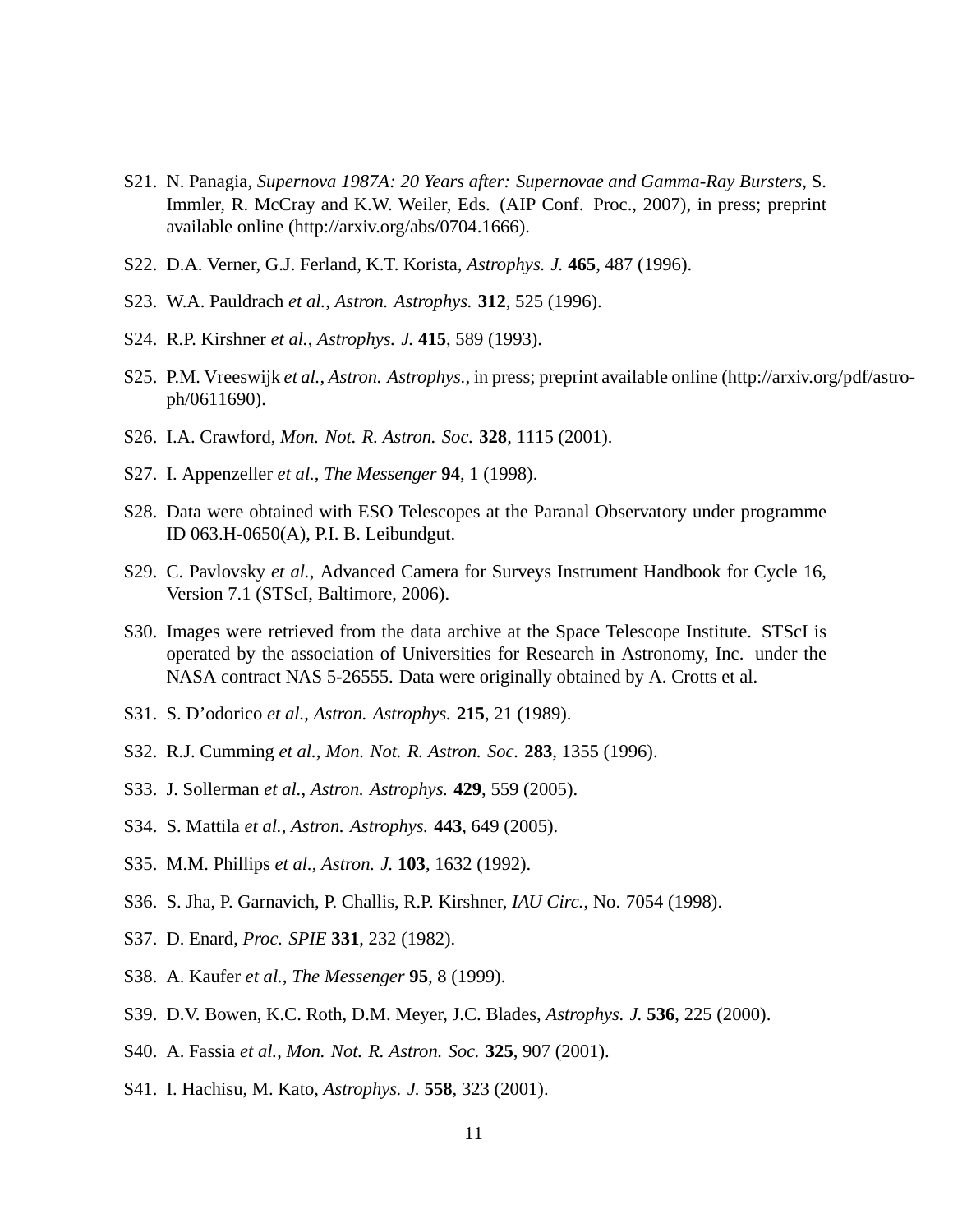- S42. W.M. Wood-Vasey, J.L. Sokoloski, *Astrophys. J.* **645**, L53 (2006).
- S43. S.R. Pottash, *Bull. Astr. Inst. Netherlands* **19**, 227 (1967).
- S44. R.M. Hjellming *et al.*, *Astrophys. J.* **305**, L71 (1986).
- S45. L. Sedov, *Similarity and Dimensional Methods In Mechanics* (Academic Press, New York, 1959).
- S46. O. Yaron, D. Prialnik, M.M. Shara, A. Kovetz, *Astrophys. J.* **623**, 398 (2005).
- S47. T.J. O'Brien *et al.*, *Nature* **442,** 279 (2006).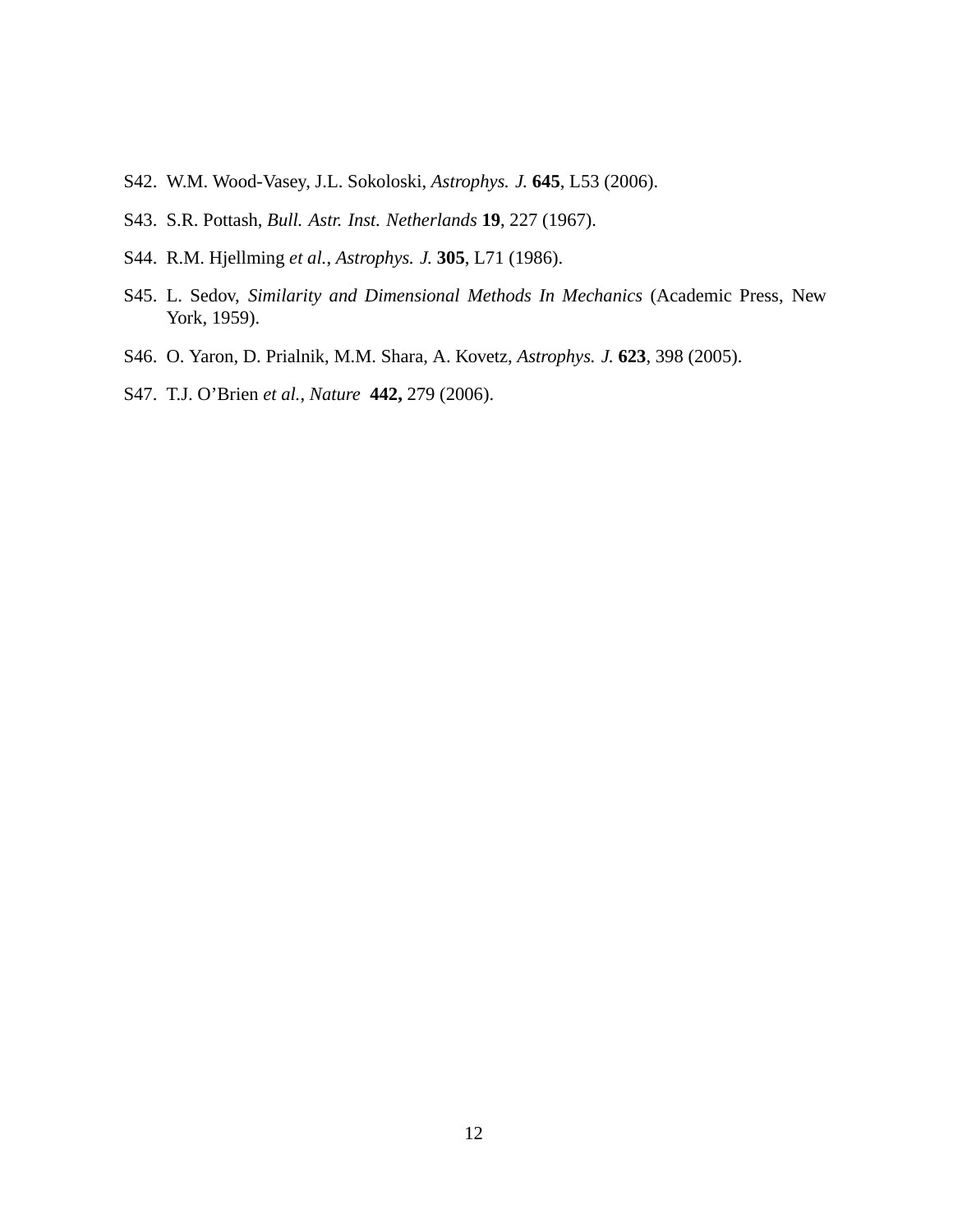

Normalized<br>Flux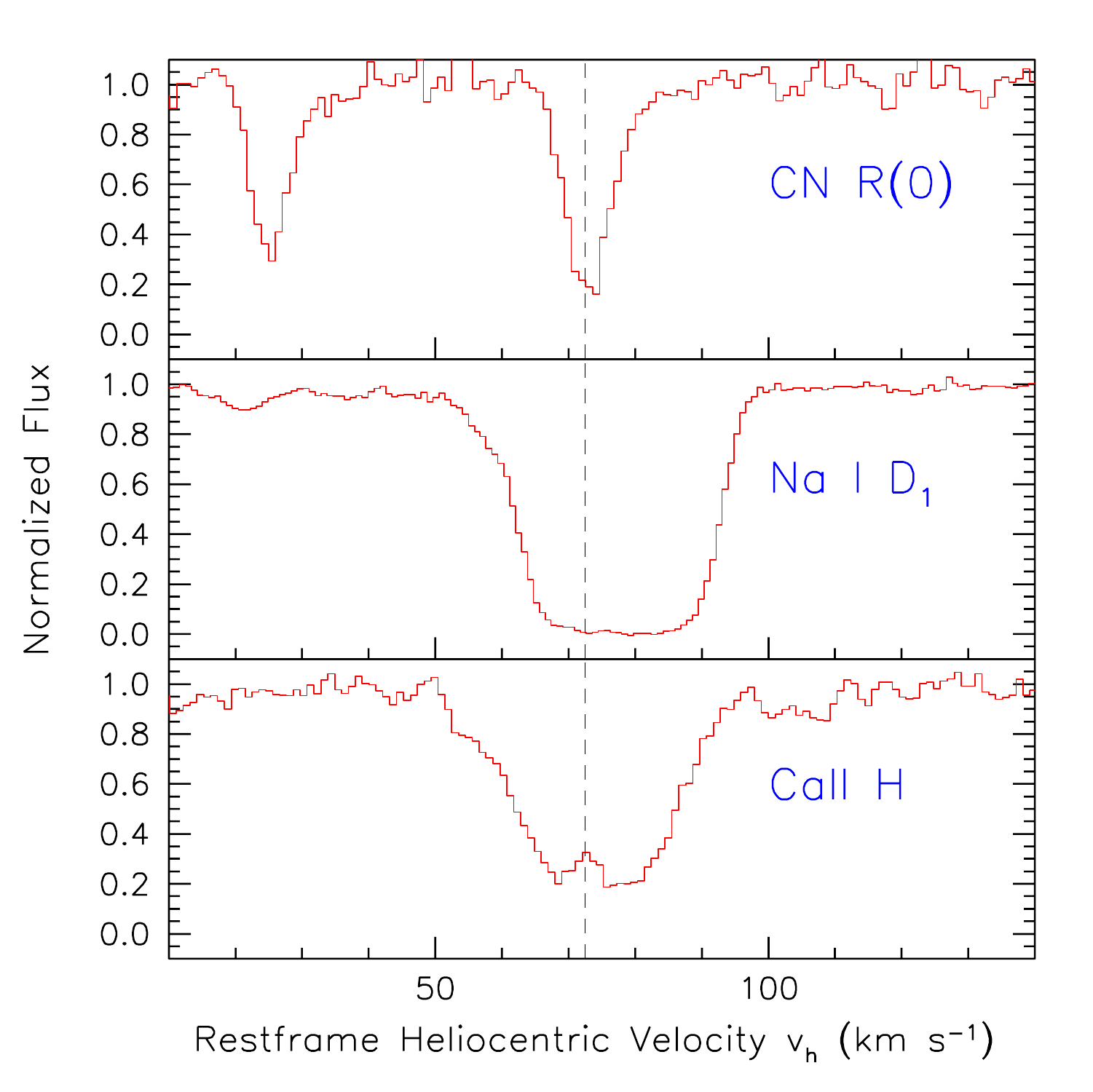

Normalized<br>Flux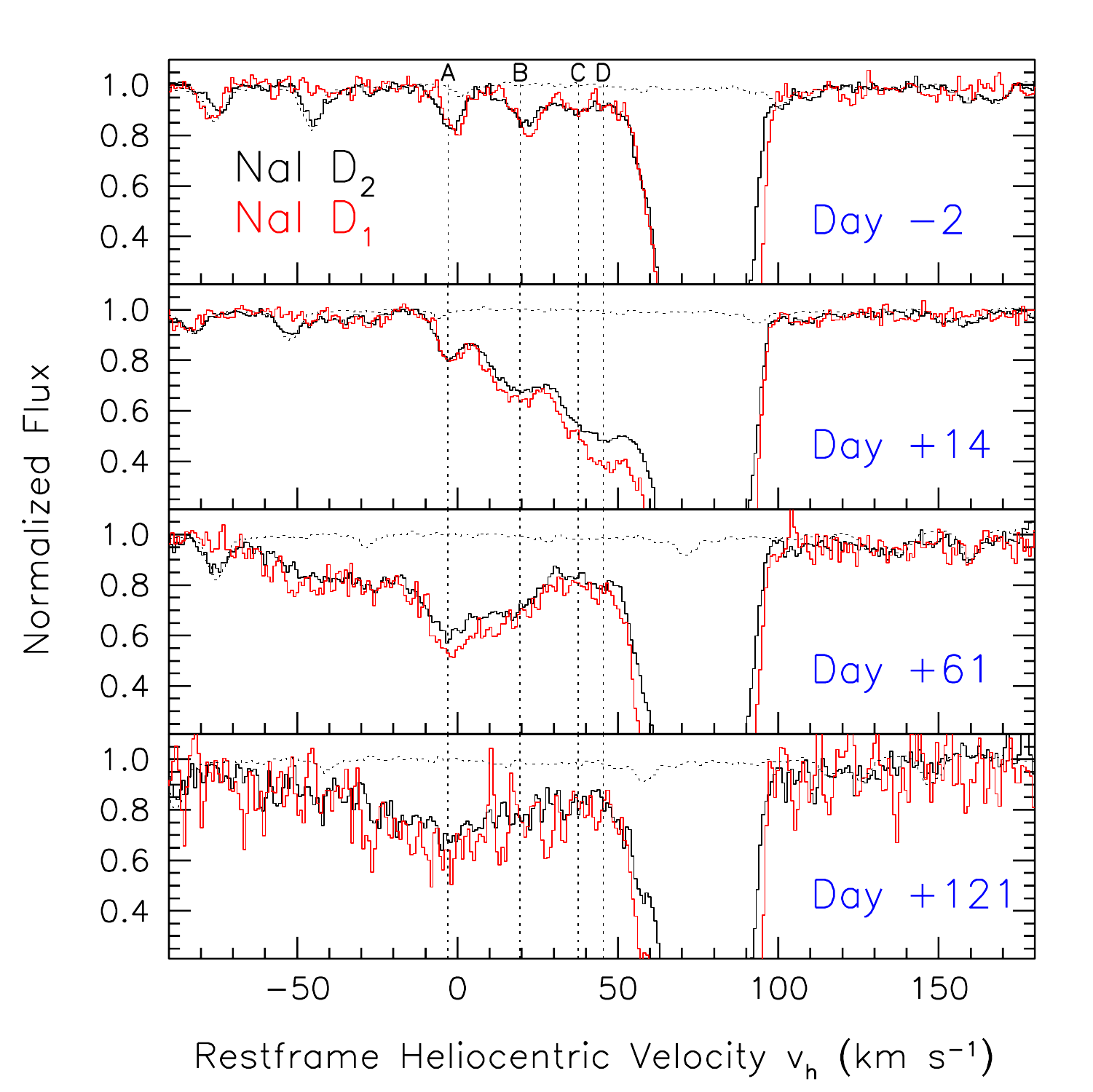Normalized<br>Flux

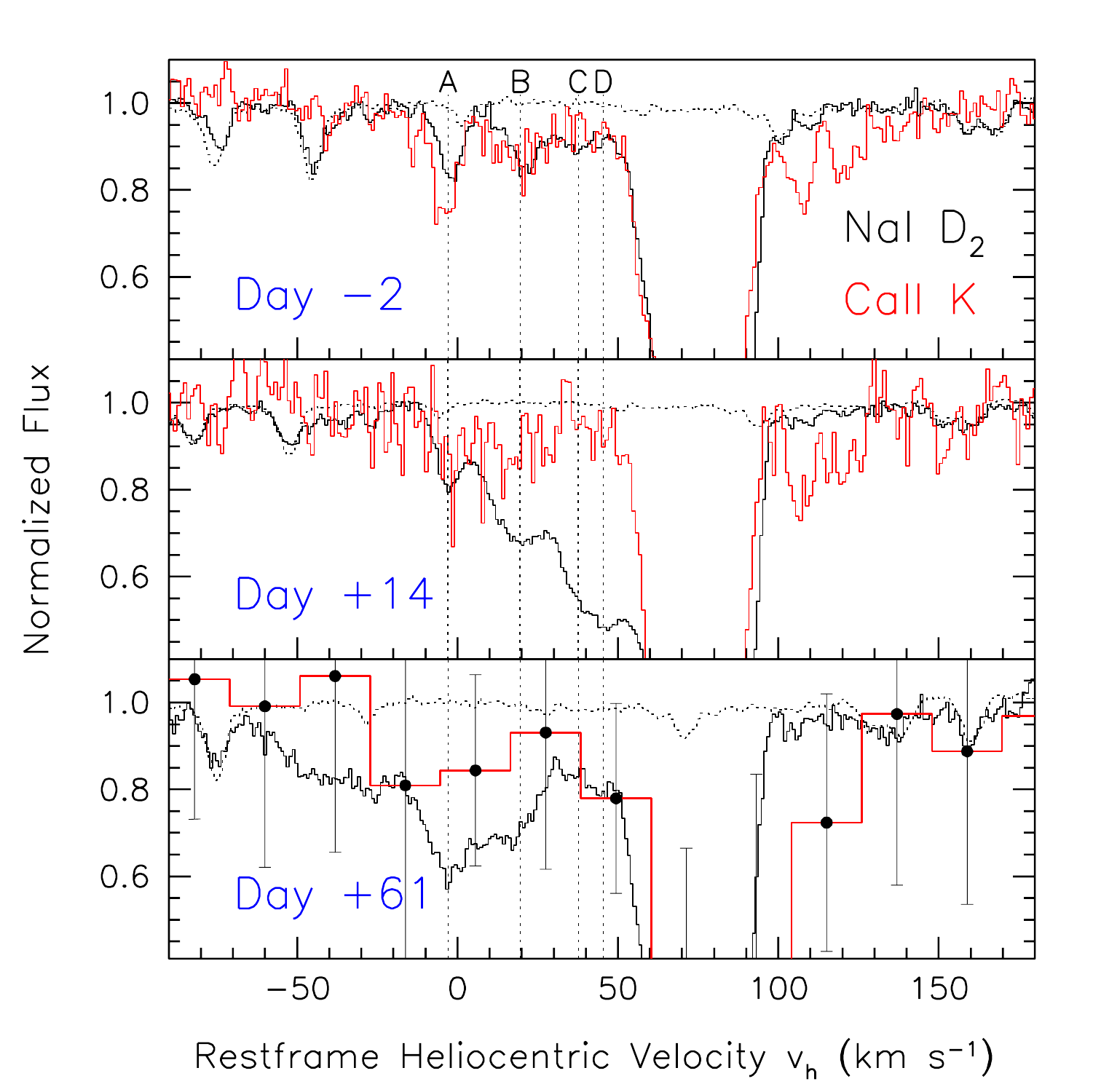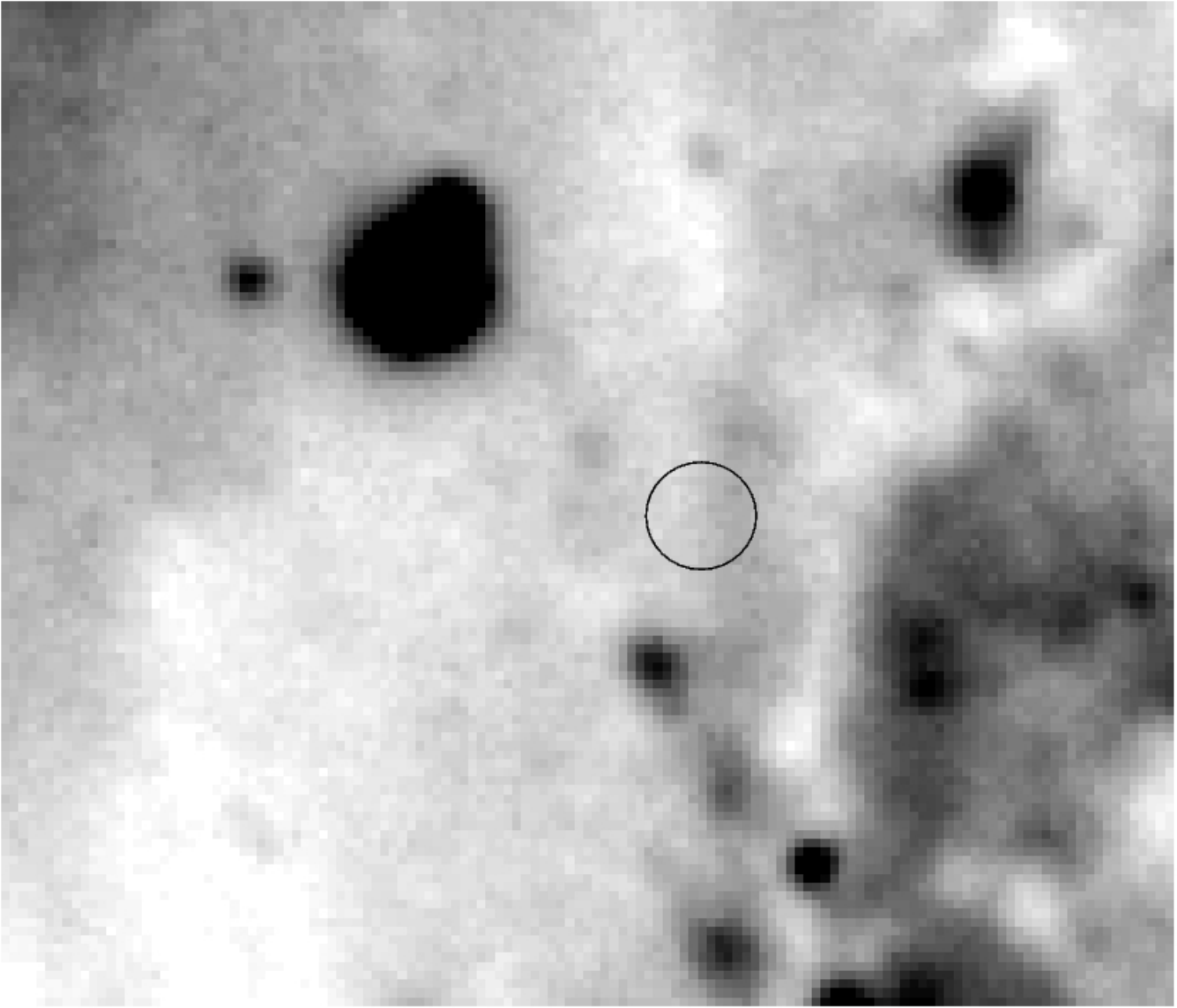